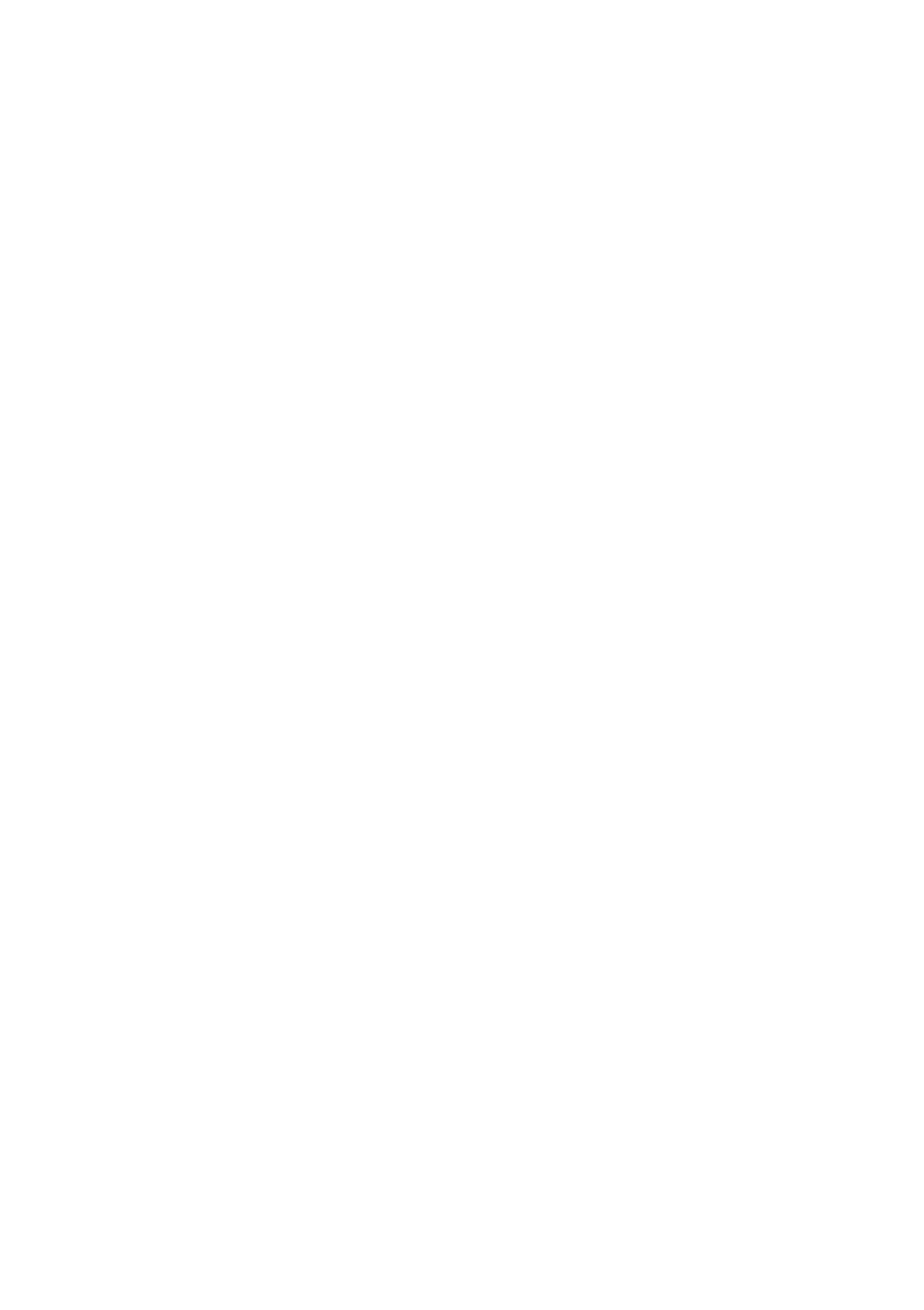

Ladies and Gentlemen,

On behalf of the Hessian state government, I would like to welcome you to our state.

You came to Germany to seek asylum and were initially accommodated in reception centres. You probably find many things in your surroundings to be new and different. To facilitate your arrival and to help you get started, several dedicated citizens have compiled this brochure for you. I'd like to sincerely thank all of the authors, in particular coordinator Franziska Fischer and project coordinator Michael Strautmann.

Concerning initial reception, we will provide you with all the support you require to settle down in Hesse. The refugee guide can serve as an orientation guide for you.

I wish you all the best for your future.

 $t = d$ 

Kai Klose, Hessian Minister for Social Affairs and Integration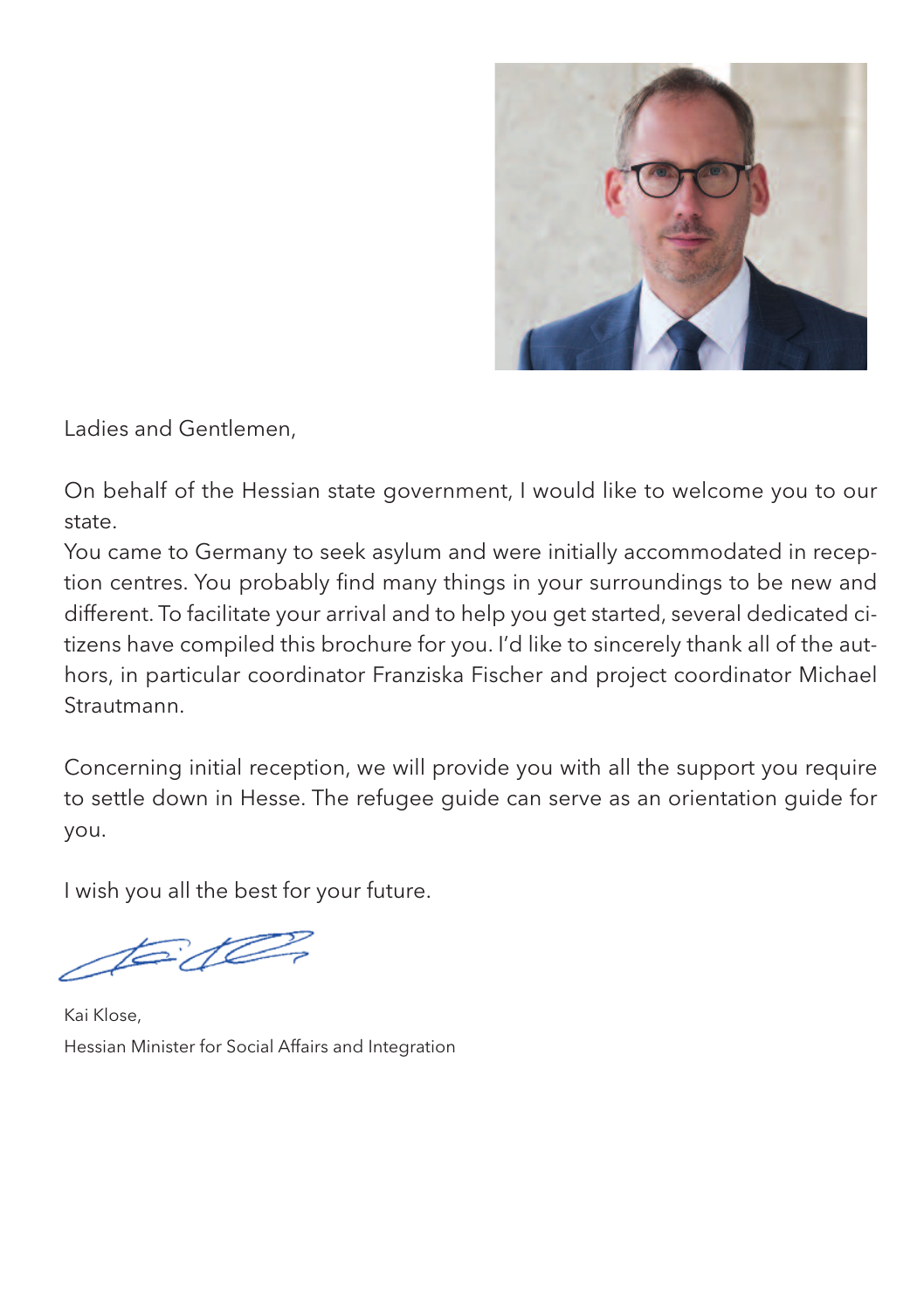# Welcome to<br>Germany!

Willkommen in Deutschland!

Welcome to Germany! This guide will provide you with information about the country you now fi nd yourself in. It has been designed in response to common questions asked by refugees. Much of the advice in this booklet should not be seen as a law or a strict rule. People in Germany will not always act according to this guide. However, most of the behavior described here is common practice for most of the people, most of the time.



#### 1 one eins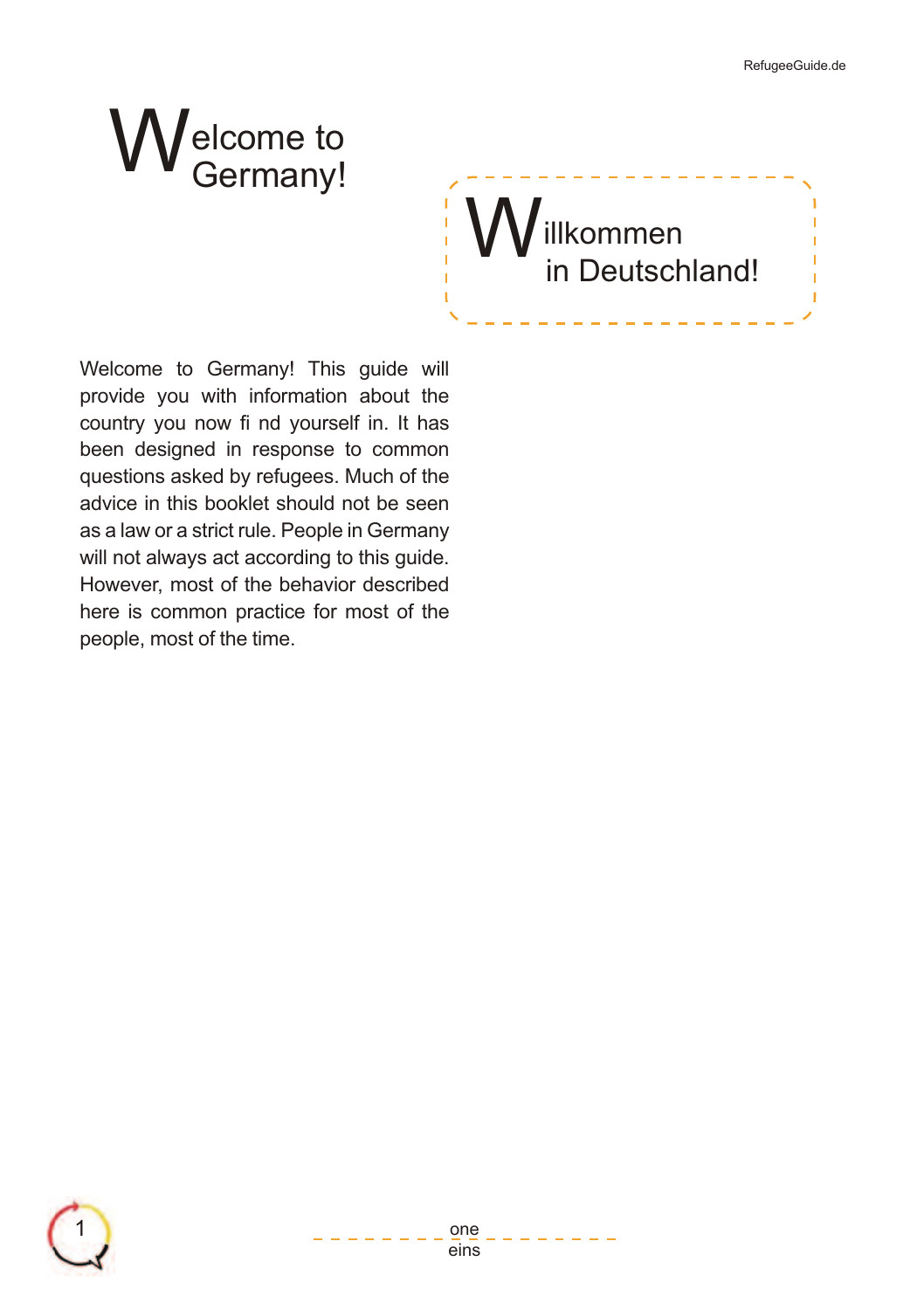

| <b>Public Life</b>             | 3<br><u> 22222222222222</u> |
|--------------------------------|-----------------------------|
| <b>Personal Freedom</b>        | 5<br><u>.</u>               |
| <b>Community Life</b>          | 6<br>.                      |
| <b>Equality</b>                | $\overline{7}$              |
| <b>Environment and Ecology</b> | 8<br>_________________      |
| Food, Drinks and Smoking       | 9                           |
| <b>Formalities</b>             | 11                          |
| In Case of Emergency           | 13                          |
| About this guide               | 14<br>------------------    |
|                                |                             |

---------------------

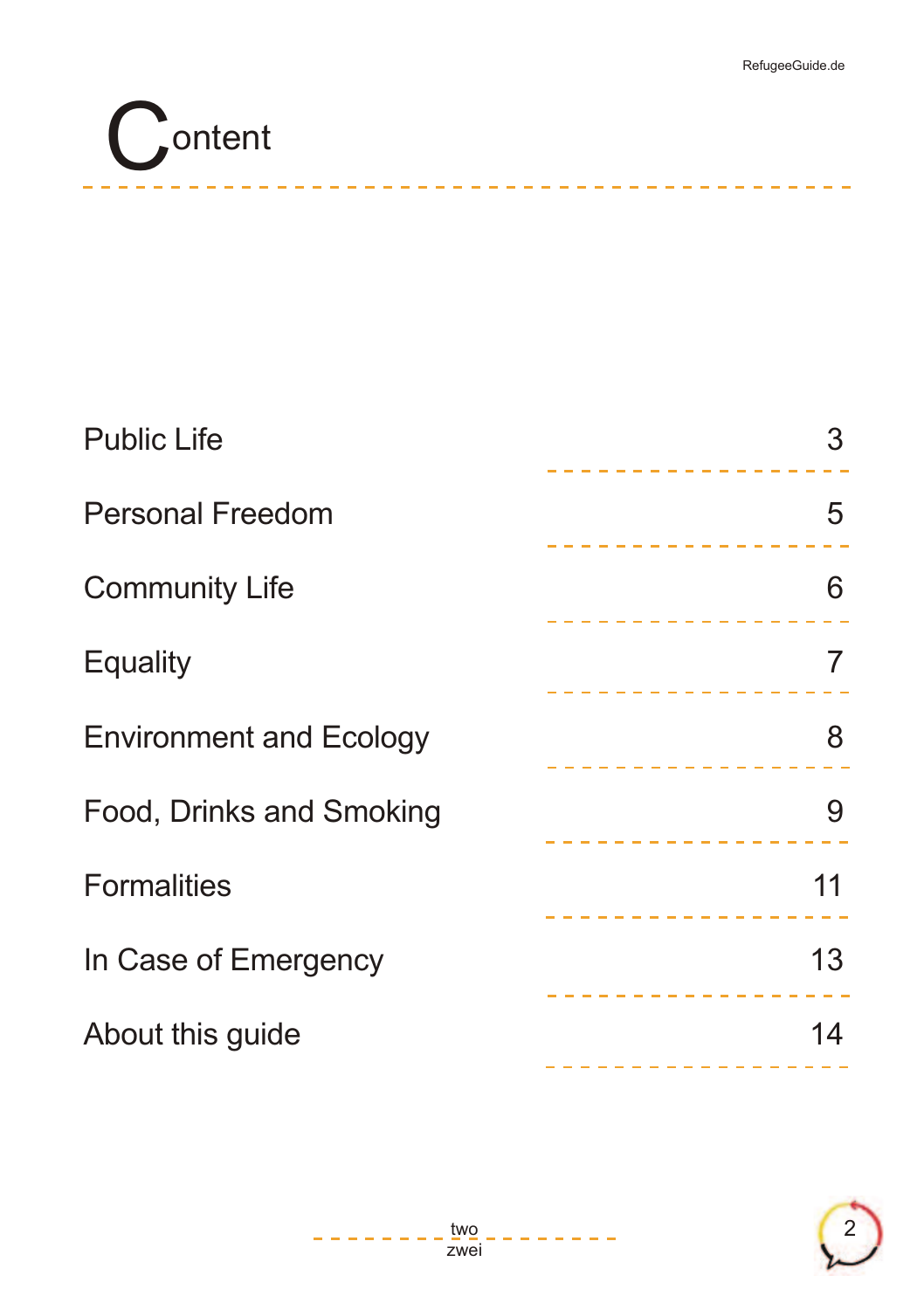### ublic Life

"Guten Tag" (Good day) and "Auf Wieder-if you are talking to a stranger. People are sehen" (Good bye) are common greetings. just being friendly and welcoming when Saying "Guten Tag" is common when you they smile. meet a person or a small group of people. For example in small shops or the doctors' People in Germany value their personal waiting room say "Guten Tag" to greet the space and privacy, so they can sometimes people who are already there. You can greet appear distant. For example, it is quite people on the street in small villages in the normal to sit next to a stranger on a train same way.

Smiling in public is fine and quite accep- public transport. table, it is not considered to be flirting, even

for hours and only say hello and goodbye. Most people prefer to sit on their own on



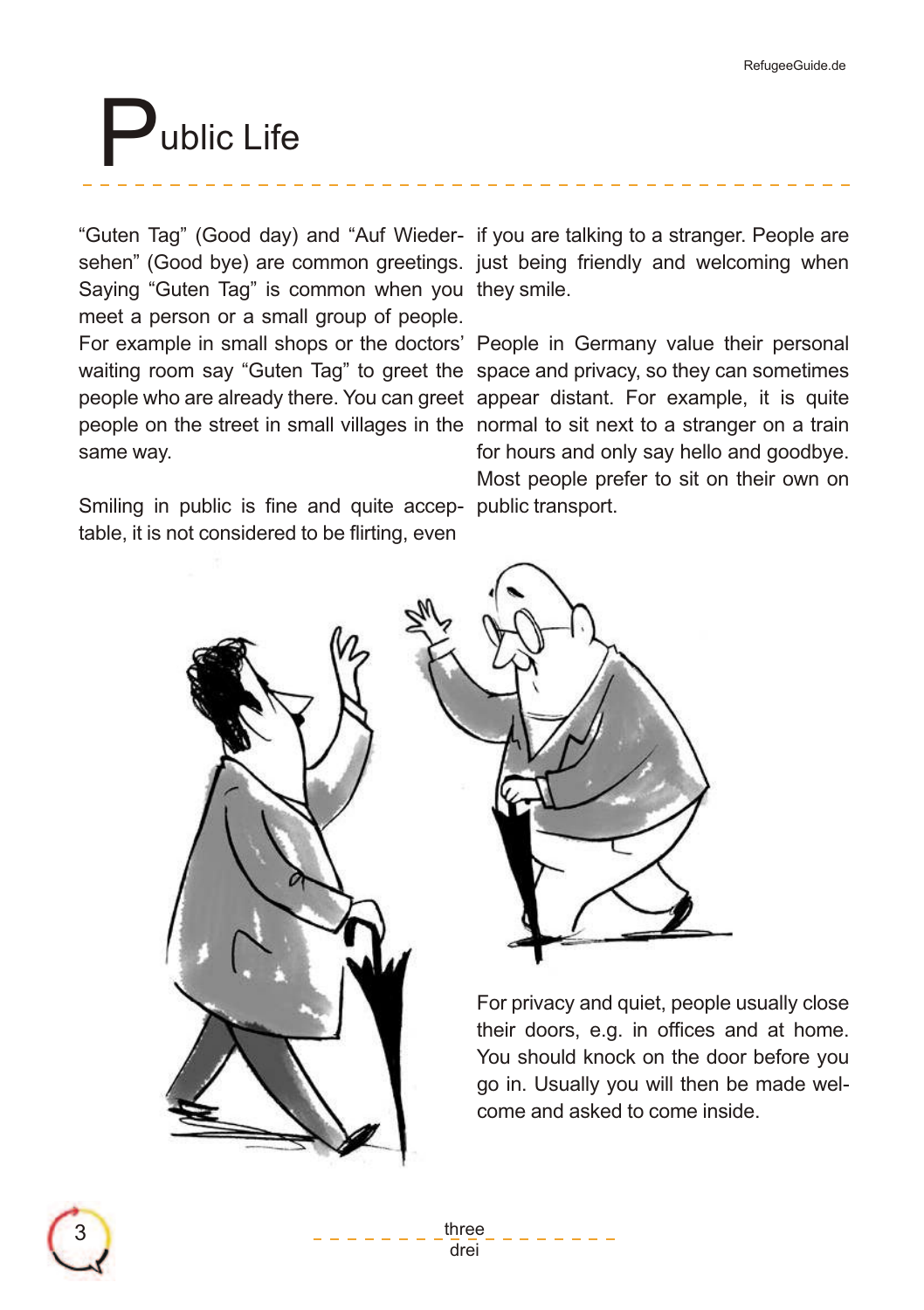Sunday is a quiet day. Almost all shops are closed and few people go to work. Neighbors might complain if you make a noise and disturb them on a Sunday, e.g. if you mow the lawn or put new shelves on the wall. People in Germany also expect there to be no noise at night while they sleep. 'Sleep time' is between 10 pm (22.00) and 6 am (06.00).

Urinating in public can be an offense. Public toilets (WCs) are available in most places. WCs usually have toilet paper, but not a bidet. It is perfectly OK to throw toilet paper into the toilet. Don't throw it into the waste bin. However, you should throw sanitary pads or tampons into the bin not into the toilet. There's usually a toilet brush next to the toilet: use the brush to clean off any marks you've made. Make sure you leave the toilet clean and dry. Therefore, it is advisable to use the toilet in a sitting position. Where no urinal is available, this applies for men, too. For reasons of hygiene it is expected that you wash your hands before you leave the toilet.

In public, particularly on public transportation, it is considered rude to have long, loud conversations. Conversations and phone calls are rather made in a quiet voice.

On public transport special seats are reserved for the elderly, sick, and pregnant women – and there are spaces for buggies and wheelchairs. People usually try to leave these places free or move aside if they are needed.

On escalators, people usually stand on the right and walk on the left.

If you need help, you can ask any adult person: Most people are usually friendly. You shouldn't approach children without permission from their parents.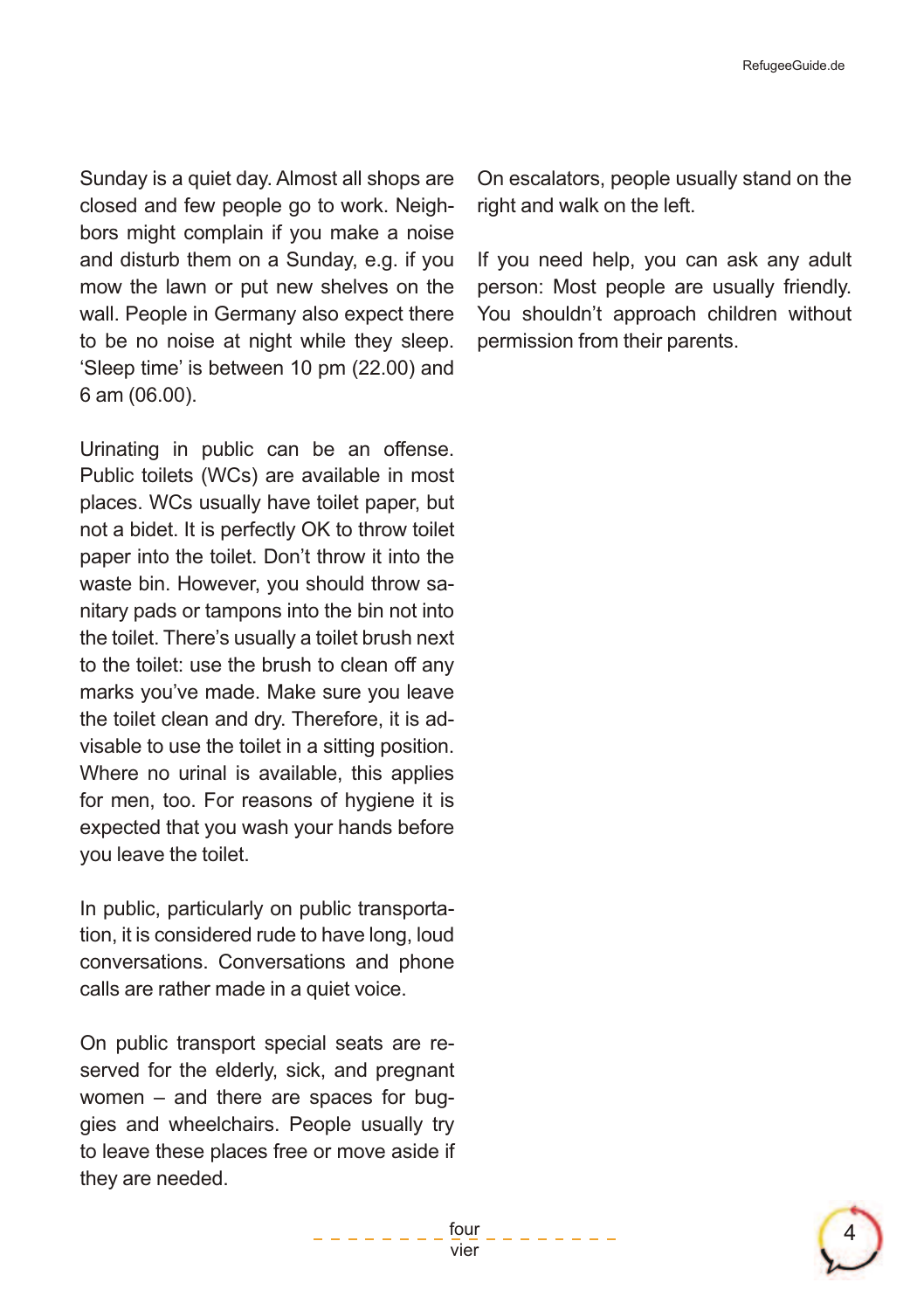### Personal freedom

Everybody is allowed to practice whatever religion they want – or no religion at all. Religion is considered a private matter. So you are free to believe whatever you like, but you are also expected to accept that other people may believe in another God or nothing at all.

Discussions and debates in Germany usually try to find a compromise or come to an agreement. The press has a special kind of freedom, known as 'the freedom of the press'. This is guaranteed by law. The press reports on a wide range of topics, and is allowed to criticise the government and other institutions (such as churches).

"Freedom of speech" allows you to express your opinion – as long as you don't discriminate, or seriously insult or threaten anyone.

It is common for couples of the same or different sex to show affection in public. This includes holding hands and sometimes kissing or cuddling in public. This is accepted and acceptable behavior. This should just be janored.

Having bare arms or legs is common and normal, for example when wearing a t-shirt or shorts or a short skirt. Staring at other people is considered impolite.

Saunas and some swimming venues are known as "textile free" or FKK areas. Here people are naked, so they wear no clothes at all. Otherwise, in public pools people wear swimwear. Usually men and women go swimming and to the sauna together. Sometimes special times are reserved for males or females only.





5  $- - - - - - \frac{f(v_e)}{f(v_e)}$ fünf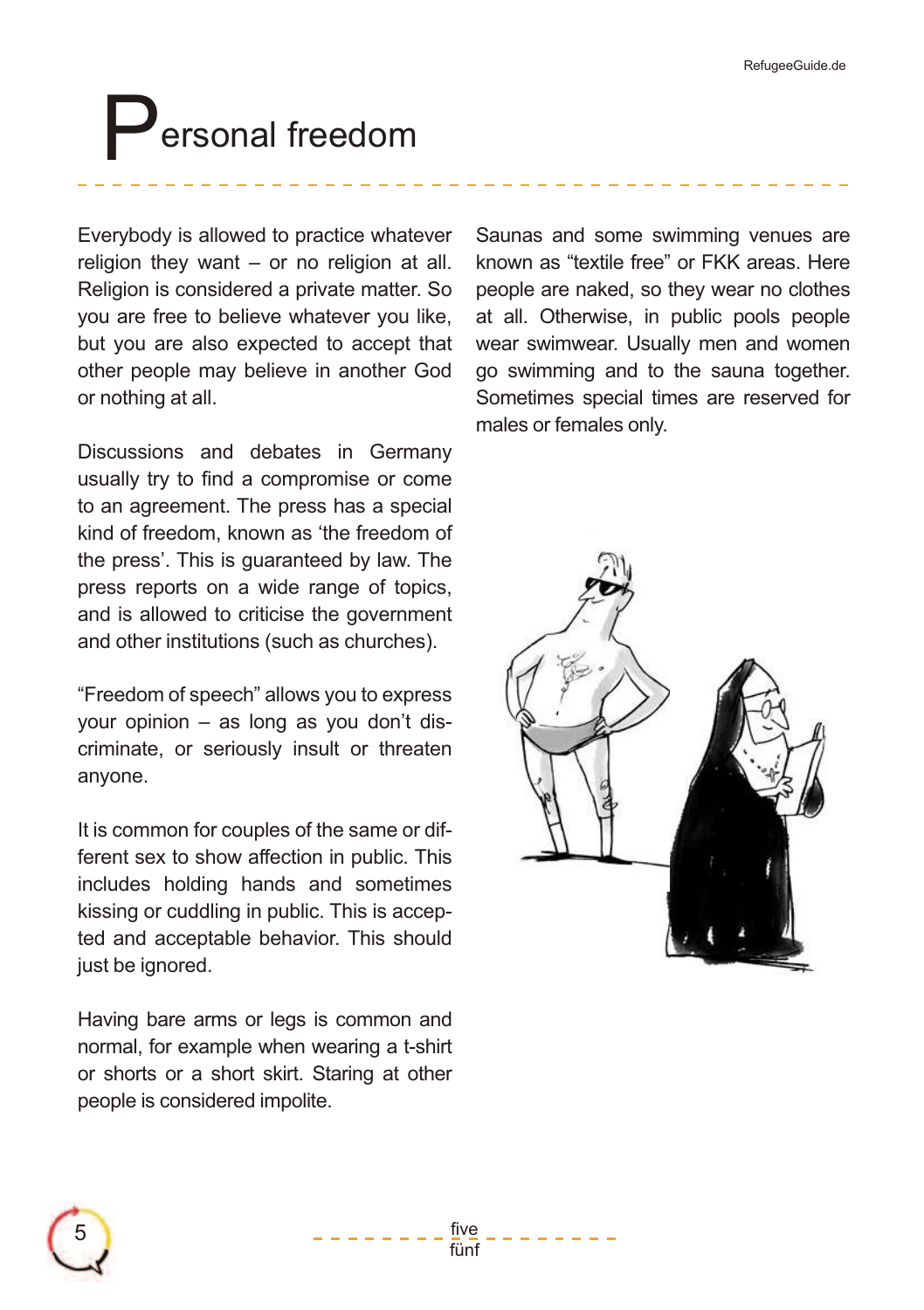## ommunity Life

People in Germany often shake hands with each other. They shake hands when they say hello and goodbye and when they meet new people. It is common for a person who joins a group to shake hands with each person who is already there. When you shake hands look at the other person in the eye. Both men and women all shake hands with each other.

Good friends often hug each other when they say hello or goodbye, and sometimes they also kiss each other on the cheek. They do this with people of the same and the opposite sex. This kind of hugging and kissing is just being friendly and is not meant in a sexual way.

People often say exactly what they think. They are not being rude, they are just being honest. Accepting and offering (constructive) criticism is considered to be an important way of improving your character, particularly in working life. So it is not uncommon to be criticized or criticize someone else.

Punctuality is very important. If you are going to be late for an appointment or a meeting by even only 5 minutes this will be seen as a lack of respect because you have kept the other person waiting.



So, if you are late, call the person and tell them that you have been delayed. You should do this both in work situations and private occasions, such as when you are visiting friends.

When you are offered something, say "nein, danke" (no, thanks) to say no or "bitte" or "gerne" to say yes.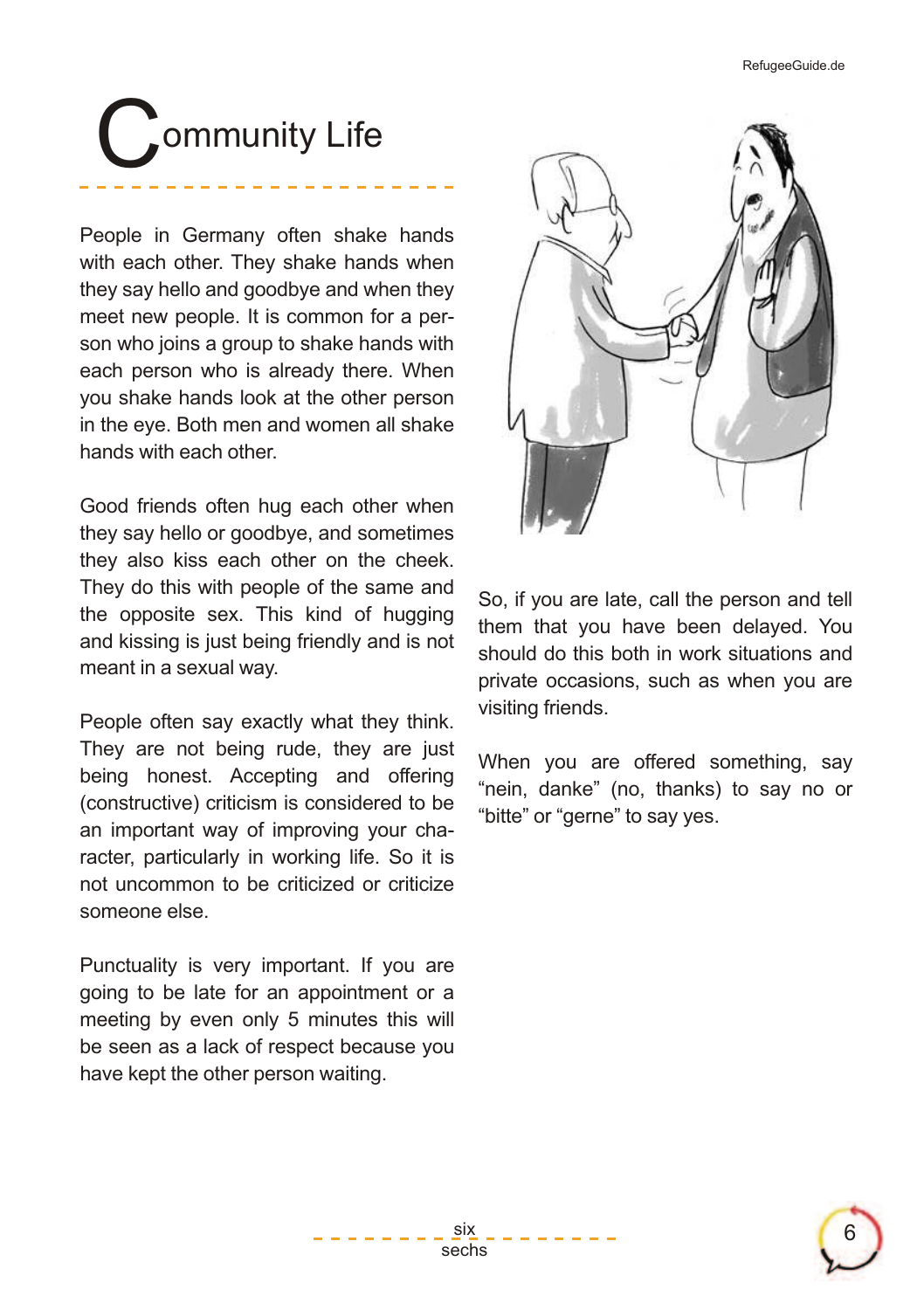

Discrimination because of gender, race, religion or sexual orientation is illegal. If someone discriminates you, or you feel threatened, even if only verbally: call the anti-discrimination offices or the police. Never use violence in response to any type of comment, even if it is insulting, discriminating or threatening. Use of violence is illegal in Germany.

Men and women have equal rights and must be treated as equals. If a person tells you to leave them alone, you should leave them alone immediately. Harassing other people, both men and women, is strictly forbidden. Ask for permission before taking a picture of anyone.

Homosexuality is normal and legal in Germany. For example, one of the previous foreign ministers of Germany was openly gay. From October 2017, homosexual couples can also get married in Germany.

People are free to choose who they want to marry and/or whether they want to get married at all. It is perfectly normal not to get married, to have unmarried parents or not to have or want any children.

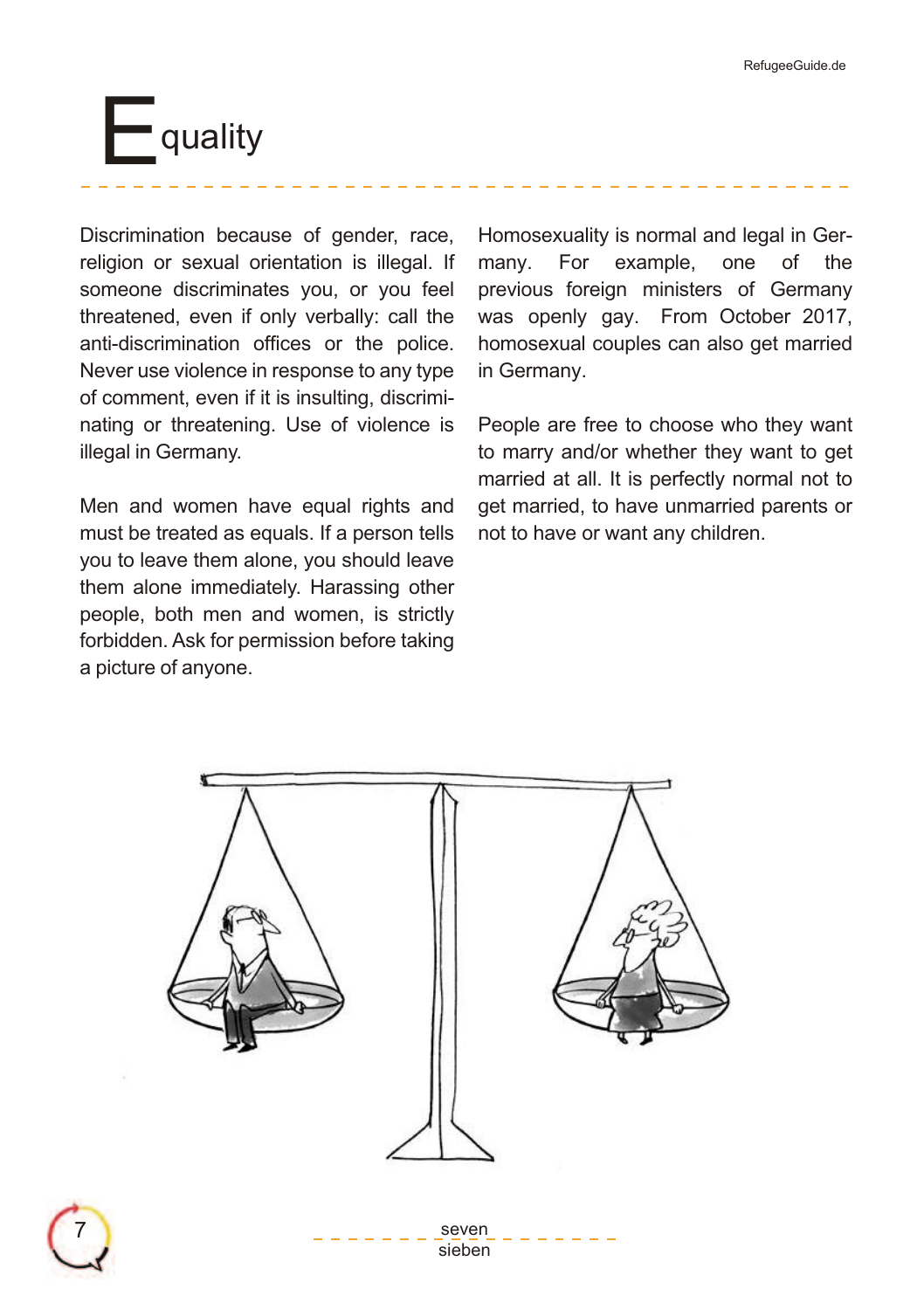#### **Followironment and Ecology**

People in Germany are known for their environmentally friendly behavior: they separate waste and try to recycle many things. Litter isn't just dropped or left on the ground. This is true in towns and in the country, for example in parks, next to roads or in the woods. In public places people take their waste with them and throw it into the next waste bin, even if it means carrying their waste until they reach the waste bin. There are usually waste bins in public spaces, such as train stations, bus stops, parks, etc.

Lots of people in Germany try not to use too much energy or resources. They do this to protect the environment but also to save money. For example, people try to not leave the refrigerator open for too long (both at home and in supermarkets). People also usually switch off the lights when they leave a room.

Windows usually close very tightly, so sometimes you might need to open the windows to let some air in. To save energy, turn off the heating while the windows are open.



Many kinds of bottles have a deposit of between 8 Cents and 25 Cents on them. This deposit is refunded when you return the bottle. You can return bottles to any supermarket which sells them, not only the supermarket where you bought them. This is done to help the environment by recycling and re-using bottles and so producing less waste.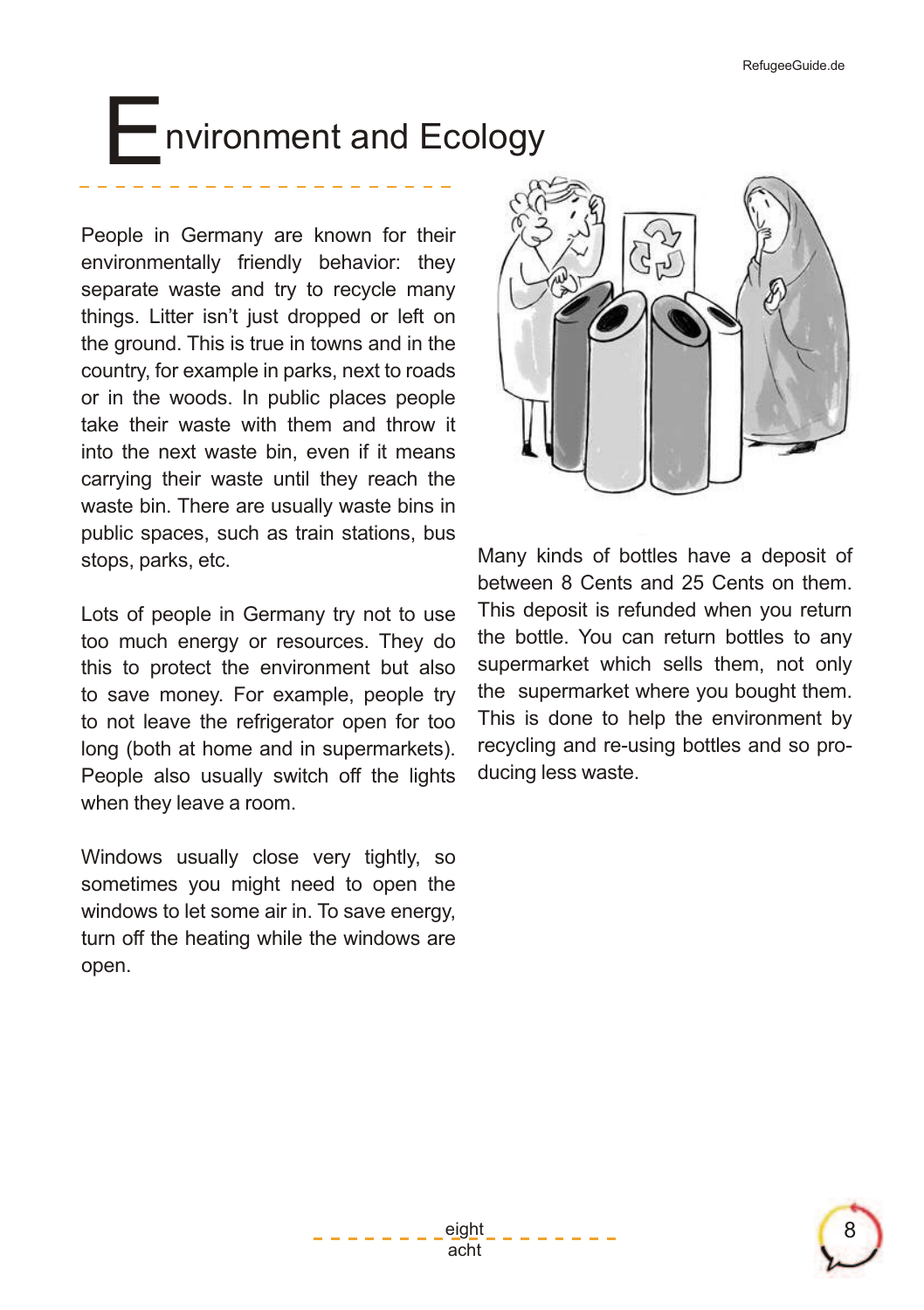### Food, Drinks, and Smoking

Drinking water from the tap is perfectly safe. Tap water is strictly controlled in Germany and so there is no risk. There are only a few exceptions, for example in public places or on trains, when a tap has a notice saying: "Kein Trinkwasser" (No drinking water).



In Germany there are a variety of meals which include pork, beef or chicken. You can always ask which meat is included in a meal if you do not want to eat a particular type of meat. Traditionally Germans eat a lot of pork.

You might find a lot of places which sell "Döner", which is simply kebab meat in a bread roll. The meat is either chicken, veal or lamb. Döners, like other fast food (pizzas, burgers, fries, etc.) are usually eaten with your fingers, without cutlery (knives & forks). However, cutlery is usually used when eating at a table.

A lot of German sweets contain gelatine, which is made from pork. So if you want to make sure that a sweet is halal, buy the ones that have "vegetarian" on the label or check the list of ingredients for "Gelatine".

Germany has a variety of cheap supermarkets known as "discounters" (for example,

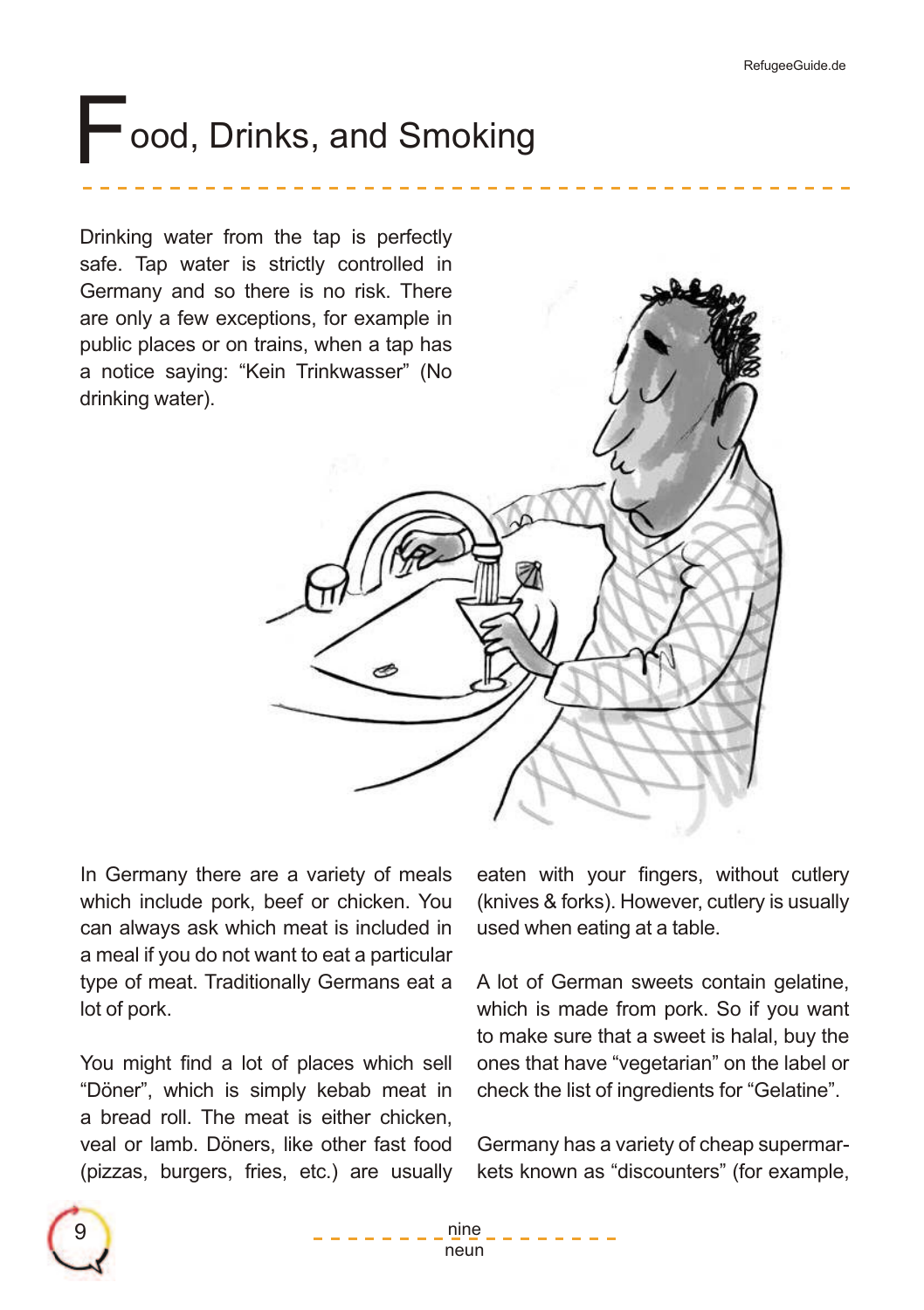ALDI, LIDL, and Penny), as well as more expensive supermarkets (for example REWE and EDEKA). You'll find everything you need for everyday life at a supermarket. There are also farmers' markets, and smaller supermarkets, including Turkish, African, Asian or Greek supermarkets. If you only eat halal meat and sweets you will most likely find these at the Turkish or Arabic supermarkets (or restaurants). Unlike supermarkets, some petrol stations are open 24h a day and often sell groceries, too, but they are very expensive in comparison.

Drinking alcohol, mostly beer and wine, is common at social events in the evening, such as during dinner or meeting friends. However, it is perfectly OK not to drink alcohol and many Germans do not drink any alcohol at all either. If you are offered an alcoholic drink, you can always say "nein, danke" if you don't want it. It is illegal to drive when you have been drinking alcohol.

Smoking is common in many public places, and both men and women smoke. In restaurants and at train stations there are special "smoking areas". It is generally considered more polite to go outside or on the balcony when you smoke. Smoking next to nonsmokers, children or pregnant women is considered to be rude.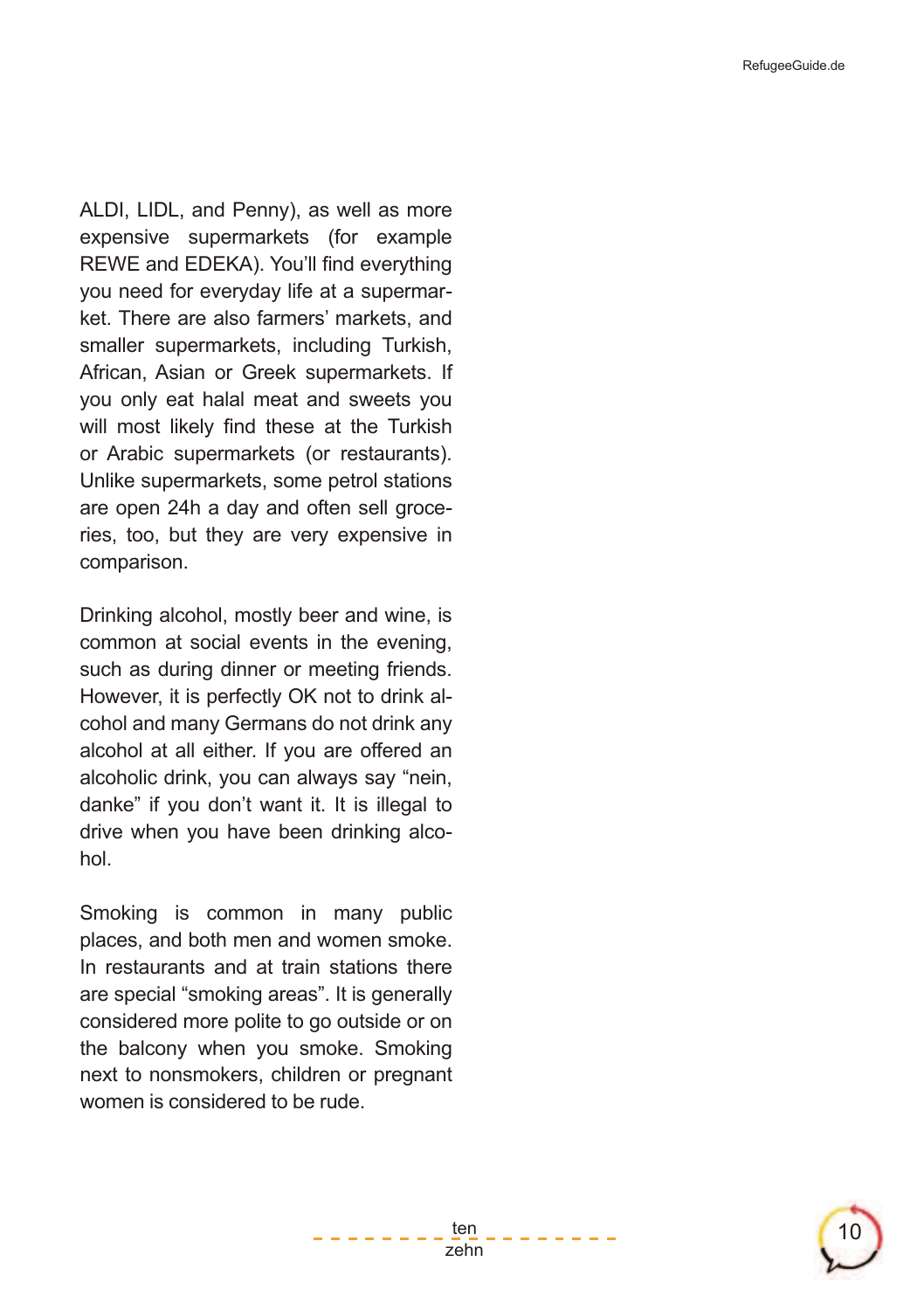### Formalities



Shops and (government) offices open and close at set times. If for example the opening hours or "Öffnungszeiten" end at 4 pm (16.00) it is advisable to be there by 3.55 pm (15.55) because by 4.01 pm (16.01) the place may be closed. Trains, buses, etc. also leave at set departure times.

Dealing with bureaucracy is sometimes quite complicated and can seem inefficient. Some things take a long time and things are done according to standardized procedures. This can be very frustrating. However, remember, procedures are the same for everybody and are designed to be fair. Offering or accepting bribes is a crime.

People in Germany obey the traffic regulations most of the time. They obey signs

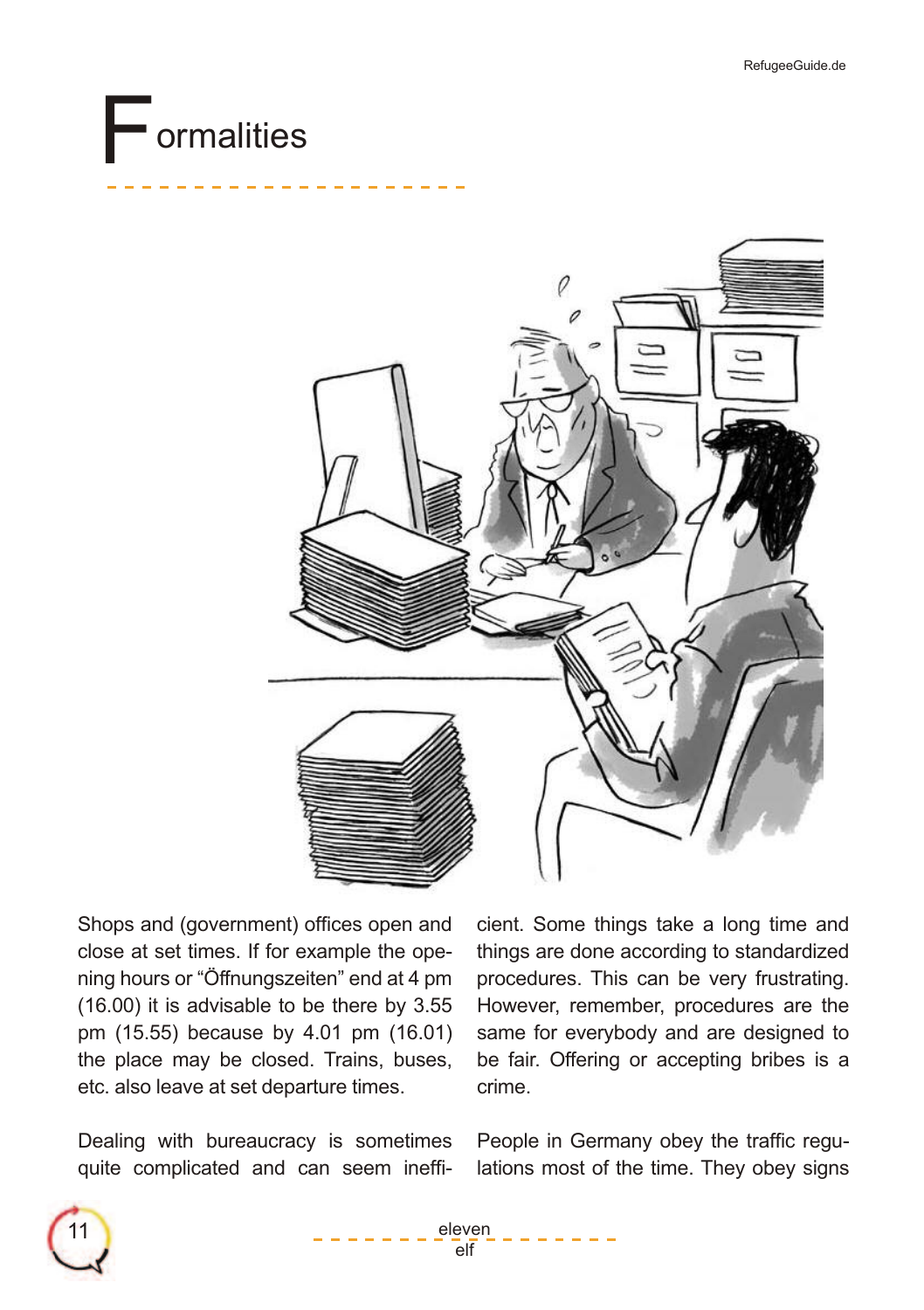and stop at red traffic lights even if nobody is in sight. If there is no sign and/or no traf fic lights the person coming from the right has the right of way ("Rechts vor Links").

In some places, especially in cities, there are separate paths or lanes only for bicycles. Texting and talking on the phone while you are driving is forbidden. When travelling by car, all passengers must fasten their seatbelts. In a car, children must use a special seat suitable for their size.

Telephone calls are usually made during office hours, so until 4 or 5 o'clock in the afternoon. Private calls are usually not made after 9 or 10 in the evening. When making a call, identify yourself by saying your name first.

When using public transport, you must buy a ticket beforehand. You can buy tickets at service points or ticket machines. When you get on a tram, bus or city train, you sometimes have to validate your ticket for your ride. (This is the case in cities, like Berlin or Munich.) The procedures and types of ticket available vary from region to region and city to city.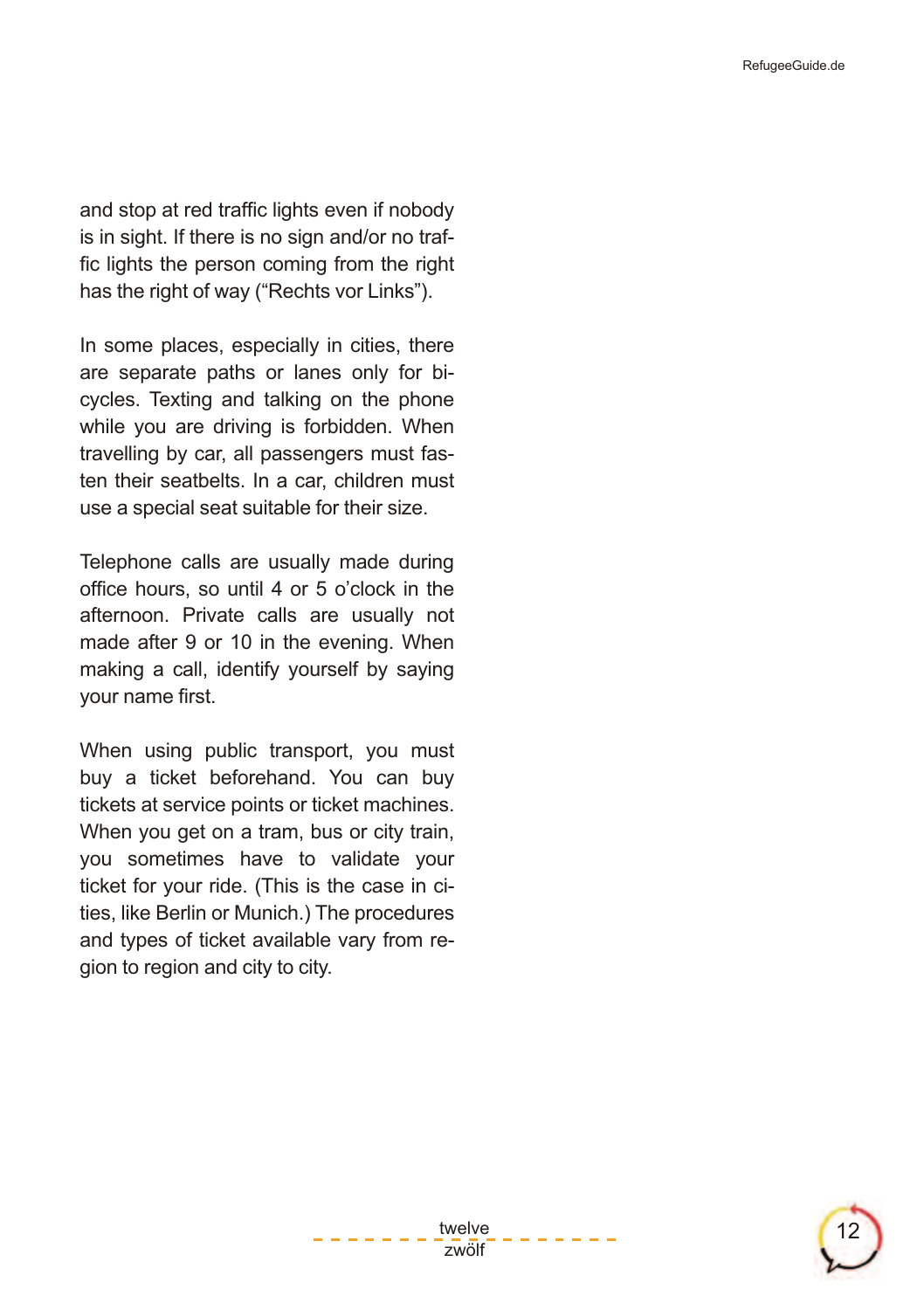#### In Case of Emergency



Always try to help other people if they are in danger. Don't just look away, there is always something you can do. By law everyone is required to help a person who is in danger, for example, by providing first aid and calling emergency services (see below).

In case of fights, theft, or sexual harassment: call the police (dial 110 on any phone). Police Officers are there to help you and they will always take all calls seriously.

In case of a fire or medical emergency: call the fire brigade (dial 112 on any phone). This number should only be used for (lifethreatening) emergencies. The same is true about going to the emergency room at a hospital.

If you are a refugee and need to see a doctor, you have to go to the social security office first. Doctors' surgeries are usually open from 8 o'clock until 12 o'clock in the morning and sometimes in the afternoon, too. Most doctors speak English.

If you need to get medication in the evening, or on a Sunday or public holiday, you can go to a late-night or standby pharmacy ("Notapotheke"). To find out which pharmacy is on standby duty, use google or call 22 8 33 (max. 69 Cent/Min.). The name and address of the nearest standby pharmacy is also posted on the doors of all other pharmacies in the area.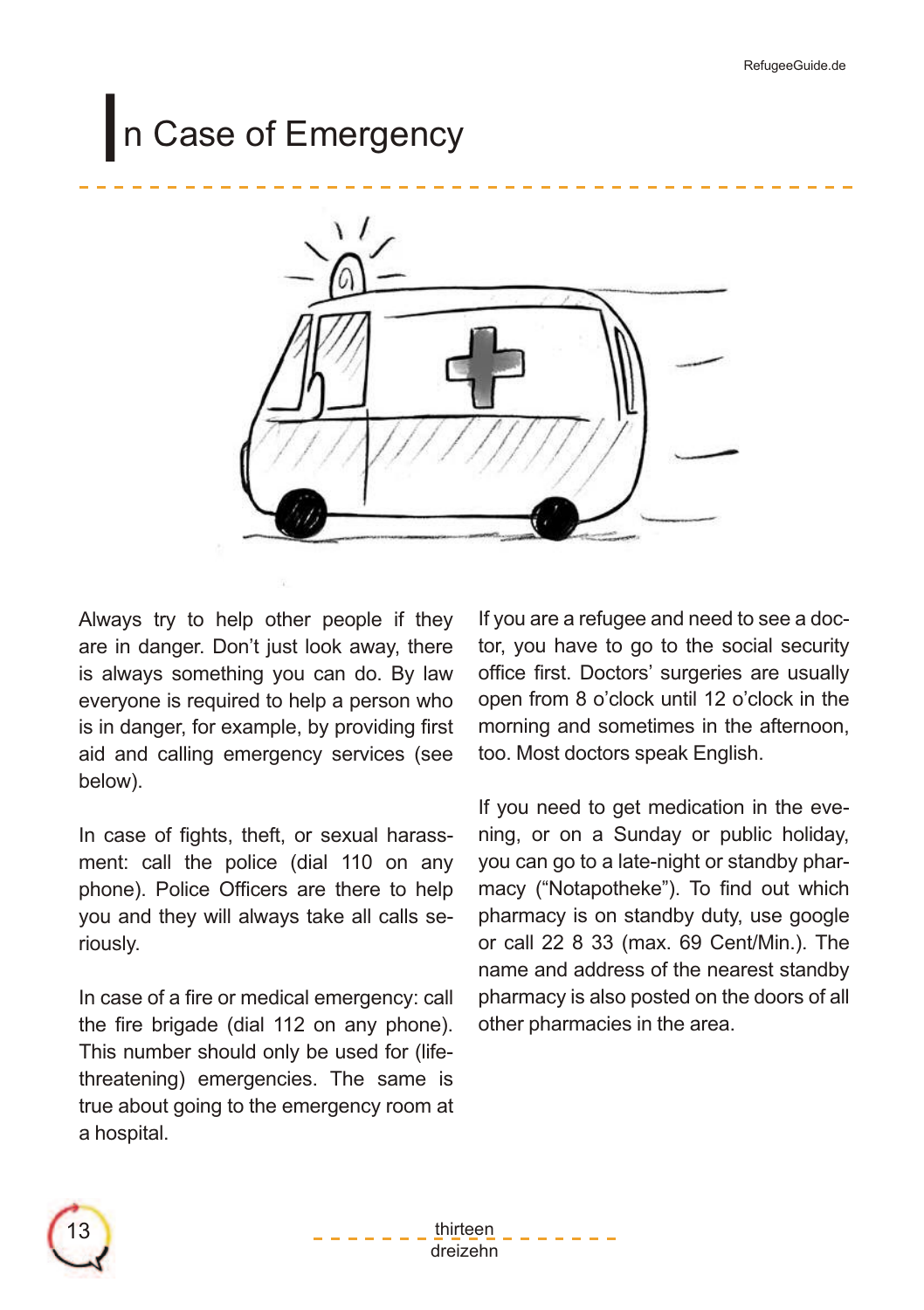## bout this guide

This guide is intended for visitors to Germany, refugees and future citizens. Its aim is to provide orientation to visitors when they first arrive in Germany. This guide aims to provide useful information for refugees for the time before they can participate in integration courses and German classes offered by the government.

The illustrated guide is available in different languages. It is available online with the option of printing it for distribution. A printed booklet may become available at a later date.

The sole purpose of this guide is to provide useful information. However, it is possible that this guide could also be perceived as being arrogant or pejorative. We have been aware of this throughout this project.

The concept and content of this guide has been designed and compiled with the support of many people (e.g. people from Syria, Afghanistan, Sudan, Egypt, Palestine; people who recently immigrated to Germany; people who are currently refugees, etc.). It was very important to involve refugees in designing this guide. When discussing this project with refugees, it was discussed whether a guide like this might be seen as being arrogant or pejorative. The refugees explicitly rejected this concern. To the contrary, they said this is exactly the kind of information they need.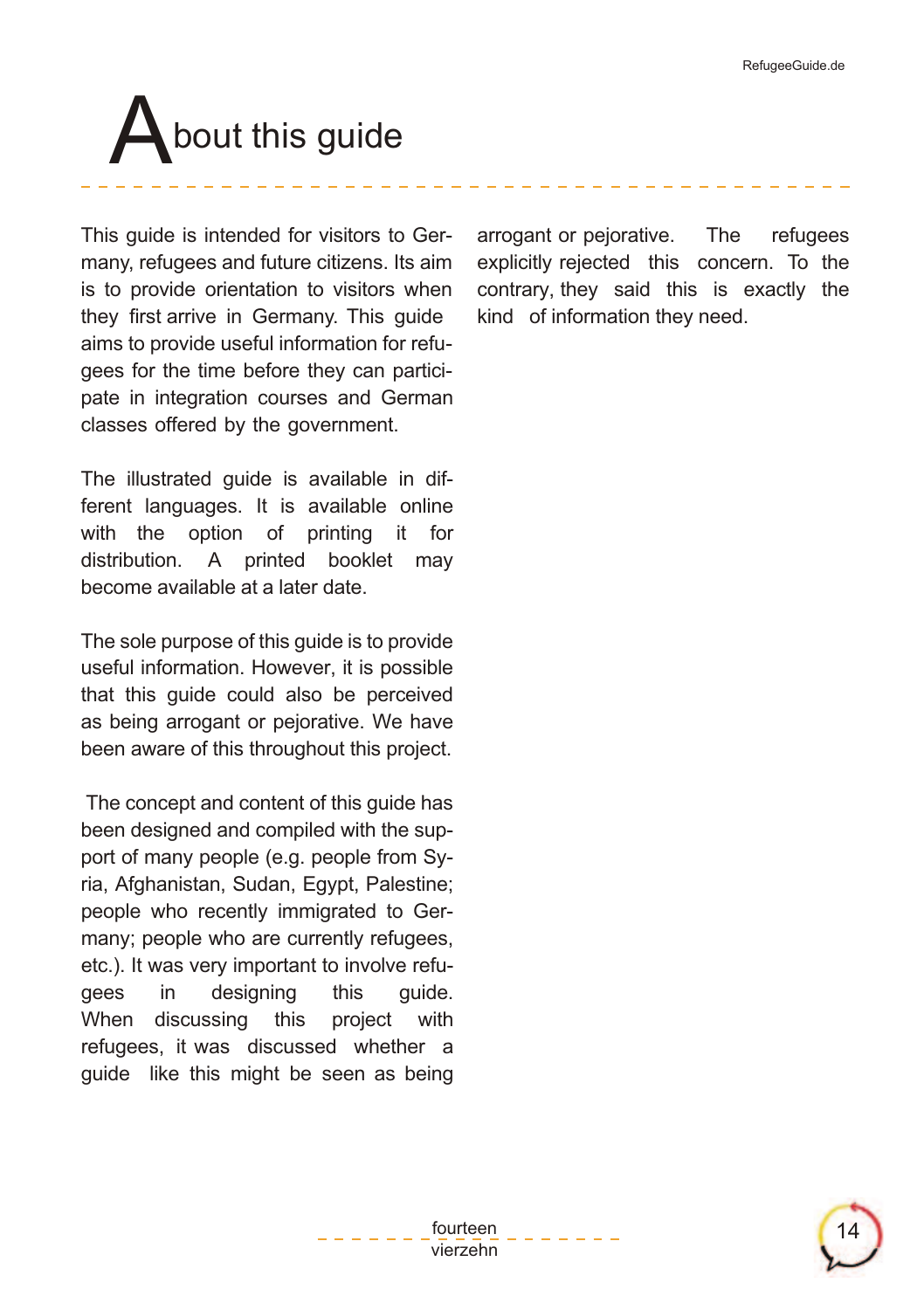**REFUGEE**<br>GUIDE.DE

Impressum: © Refugeeguide.de Projektkoordination: Michael Strautmann, Franziska Fischer

> Broschüren-Layout: Joanna Roer Illustrationen: Maren Amini, maren-amini.de Logo-Gestaltung: Freizeit-Werbeagentur.com

Redaktion: Viele ehrenamtliche Unterstützer, v.a. Studenten und Doktoranden, mit verschiedensten (geographischen und kulturellen) Hintergründen, die zu dieser crowd-gesourcten Orientierungshilfe beigetragen haben.

Übersetzungen:

Deutsch, Englisch, Französisch, Arabisch: eine Vielzahl ehrenamtlicher Unterstützer in Gemeinschaftsarbeit Kurdisch, Türkisch: Integrationsrat Köln Pashto: Organization of Afghan Alumni Dari: Organization of Afghan Alumni und weitere Ehrenamtliche Farsi: Mohammad Ravanbakhsh und ein engagierter anonymer Unterstützer Urdu: Hamid Raza & Jafar Hussain Tigrinya: durch Unterstützung von refugees.telekom.de; Lektorat: Nyet Temesgen Russisch: engagierte anonyme Unterstützer Serbisch: Alexandra Vukovich Mazedonisch: engagierte anonyme Unterstützer Albanisch: ein engangierter anonymer Unterstützer Den ÜbersetzerInnen gilt unser herzlichster Dank!

Lekorat im Auftrag der Ernst Klett Sprachen GmbH:

Michael Krumm, mk-lektorat.de (Deutsch); Dr. Abbas Amin, arabisch-lektorat.de (Arabisch); Gillian Bathmaker (Englisch); Magali Armengaud (Französisch)



fifteen<br>fünfzehn 15 **filteen\_ifteen\_ifteen\_ifteen\_ifteen\_ifteen\_ifteen\_ifteen\_ifteen\_ifteen\_ifteen**